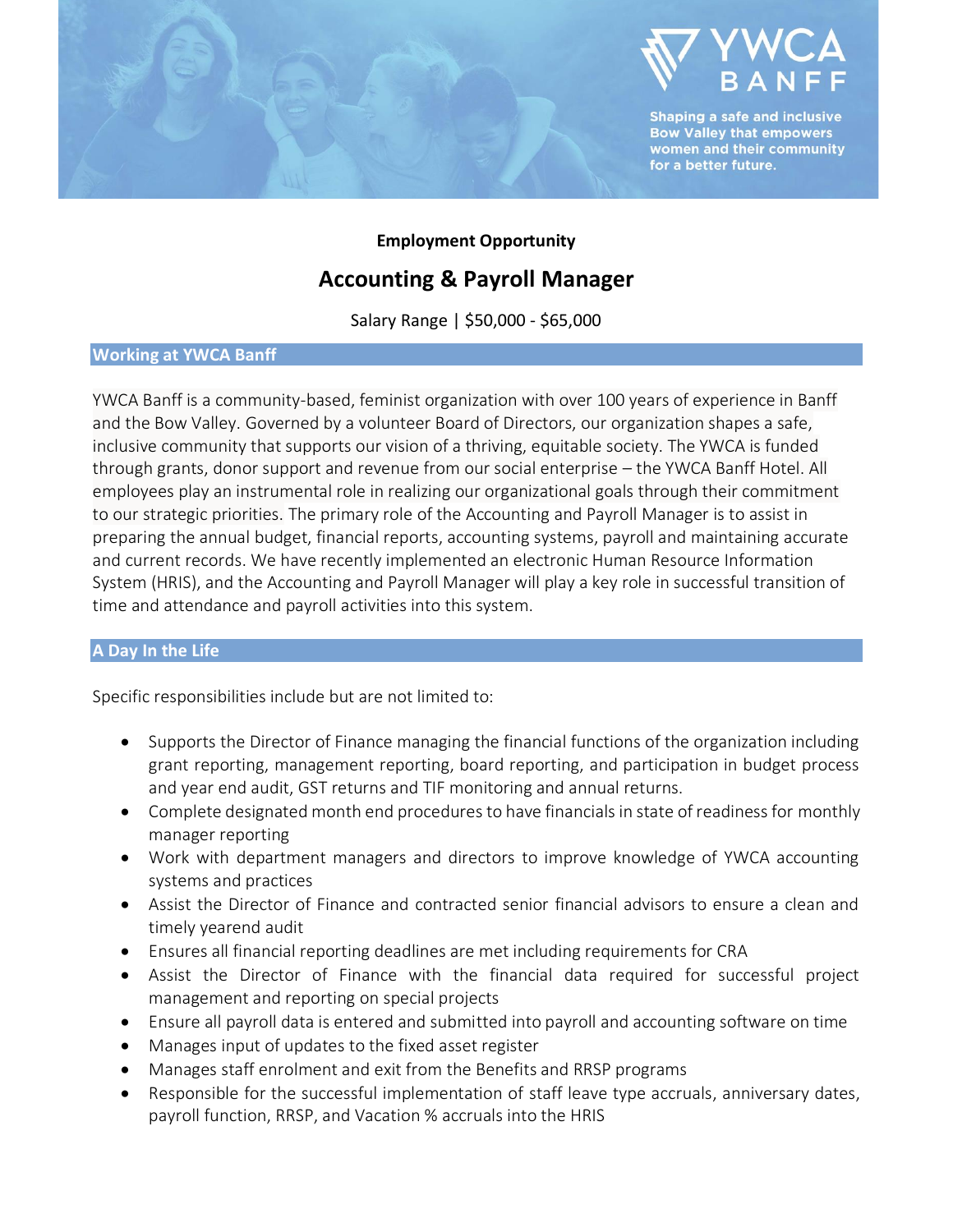- Champion the scheduling, time and attendance and payroll components of the HRIS system providing support and training to all staff
- Assists managers and directors with contract and payroll enquires
- Tracks changes to Alberta labor standards and advises the Director of Finance of any changes and recommendations
- Review all invoices, accounts payable and credit cards ensure accuracy and timely payment
- Manages the input of information from property management system to the accounting software
- Reconcile information captured through the Donor management system and accounting system
- Manages the cash collection, reconciliation and deposit process
- Performs check runs on a weekly basis and attach correct invoices to checks for signing

## **Qualifications & Experience**

## The ideal candidate offers:

- Excellent people skills and experience managing staff
- Understanding and support for the YWCA Banff mission and goals.
- An understanding of the social enterprise model and revenue management systems
- Solid understanding of Alberta human rights and current Alberta Labour laws
- Understanding of payroll and accounting software
- Technical Accounting and payroll knowledge

## **Position Details**

- The Accounting and Payroll Manager is a full-time, year-round position at 37.5 hours per week.
- Staff accommodation available at discounted rate of \$10.00/day

If you want work that will change lives, we want to meet you.

If you are interested in this role, please submit a cover letter and resume. For the full job description or to learn more about this opportunity please reach out to [jobs@ywcabanff.ca](mailto:jobs@ywcabanff.ca)

**Applications will be accepted until the position is filled.**

The YWCA offers a competitive benefits and compensation package with options for flexibility and encourages training and personal development for all employees.

YWCA Banff is committed to reflecting the diversity of our community and our field of work, in line with our commitment to building a thriving, equitable society for everyone. We celebrate diversity, recognizing it as both a strength and an advantage to our organization and community.